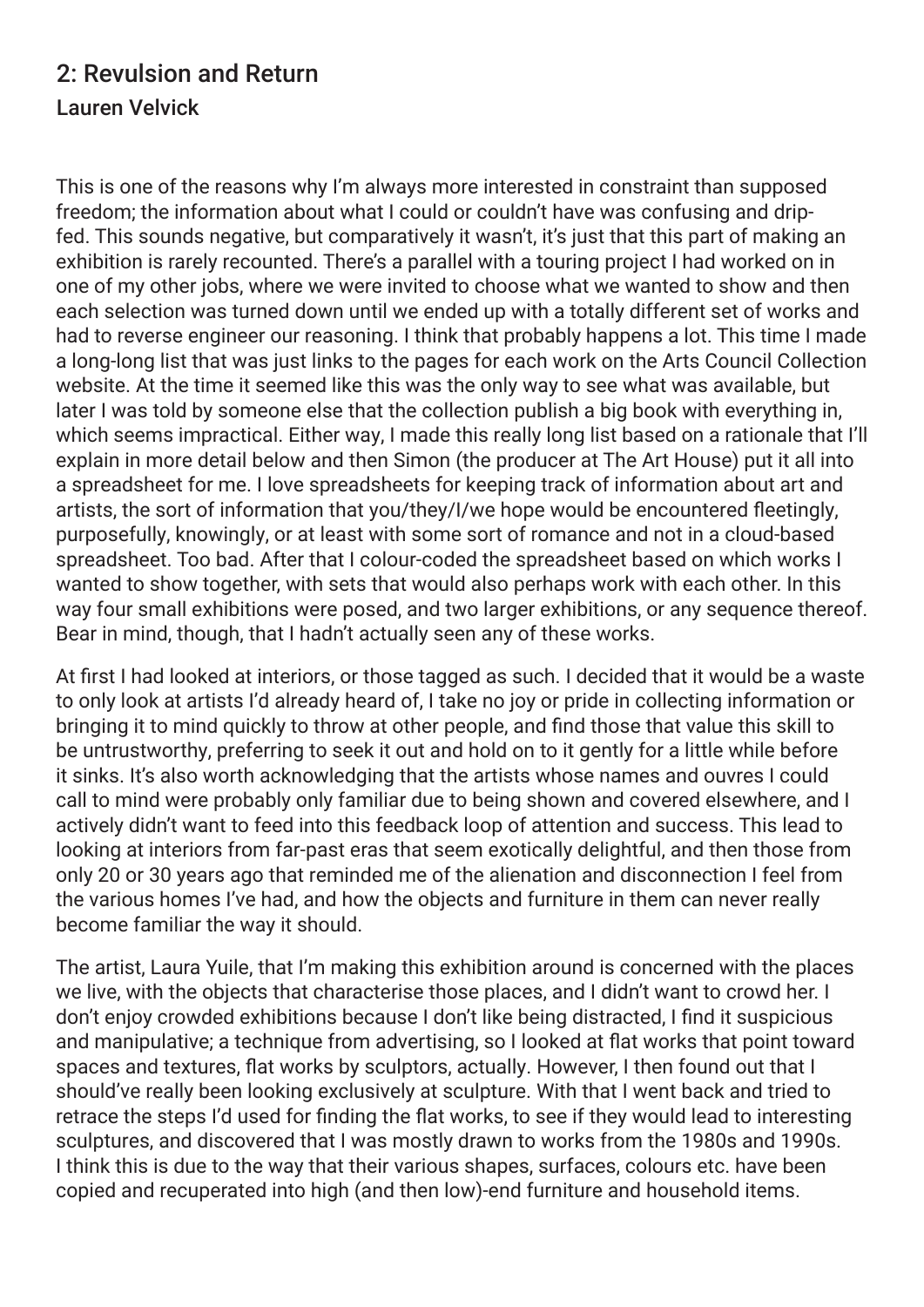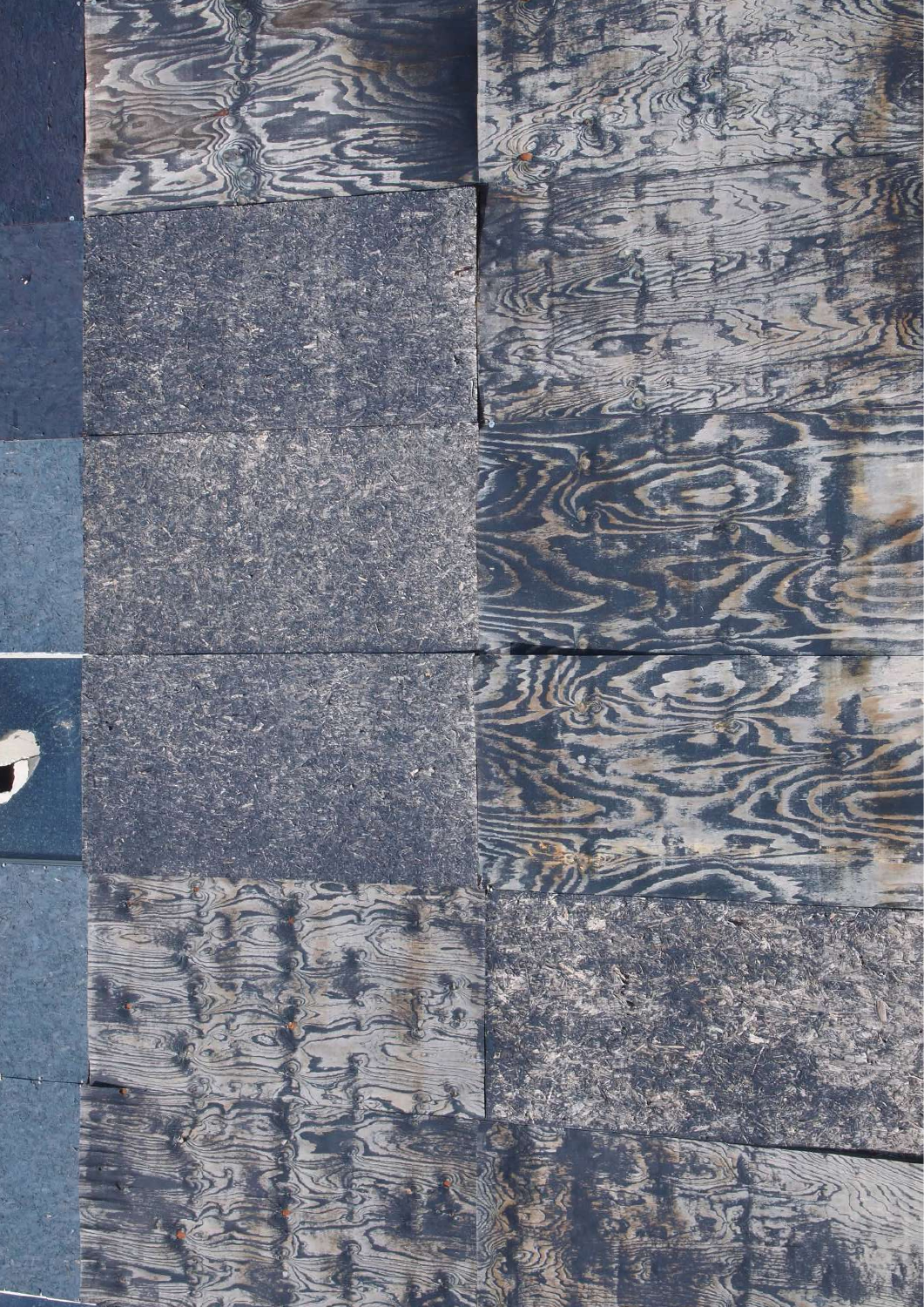It's also important to recognise how my selection will have been led by whatever algorithm the ACC website runs on, so that I feel I must be doing a cruel disservice to the artists collected at the tail ends of the 1950s, 1980s and 1990s, who I didn't reach, and the 1940s, 60s, 70s and 00s which I didn't even bother with. We've all got to have some initial criteria for selection, it's just that for a long time people have gotten away with leaning into their unacknowledged biases and claiming them as unassailable. Here I'm trying to actively avoid going with what I know because that's how the same artists end up on the same circuits showing in the same galleries and groups, or are 'rediscovered' and subject to the process a bit later on. What I know is mostly what I've been told, after all.

There are fairly strict parameters for this project, but it's important for the organisations involved to seem open and adaptable, so the parameters aren't made clear until it's too late. After having made these dream-selections I find that I can only really loan 4 or 5 pieces, they have to be sculpture that is held at the longside store, and also that anything delicate or electrical won't work because they're either broken or have requirements that the venue can't fulfill. I can't tell if this is something coming from The Art House's side, or the Collection. I guess The Art House aren't allowed to share their budgets for this with me, in the same way that I'm not allowed to share my exhibition budget with participating artists in other roles. This is something that I find especially ridiculous and try to find ways around given that many artists are living on £10,000 a year or less and are, as such, very very good at budgeting. Maybe it's that the Arts Council Collection don't make the costs clear up front in the hope that people will commit beyond what they can afford? Again, this seems like I'm being purposefully negative, but this seems to be what everyone does and saying it out loud feels like breaking a spell. Later on when we're installing it turns out that some of the works I've loaned are often shown, which could be because they're relatively cheap and easy to show, or because of how the search algorithm on the collection website works.

While most of my initial, long list selections are women I end up with an even split, and given that only something like 30% (this is remembered from a conversation so don't quote me on it, even though I've quoted you) of the work in the collection is by women that's ok. Having (mostly) selected works by artists that I didn't know much about, once we reached the final selection stage I looked each of them up and enjoyed being reminded that some were Turner Prize nominees (Shirazeh Houshiary and Alison Wilding) or finding that they were still showing regularly (John Cobb and Gary Woodley), whereas others had completely changed their practice and were now making cutesy hotel paintings (John Wragg), and only one was not still living (Kim Lim). The other show that might've happened was much more overtly emotional and concerned with inner life and psychoanalysis, there would've been wall based works by Jane and Louise Wilson and Cathy Wilkes, along with two large sculptures made from reconstituted white goods, vents and polystyrene by Jane Simpson and Stephen Hughes. We'd have had to ship the wall based works from London though, and electronics put together by artists three decades ago often don't work anymore. I still think it would've been good, so try to imagine it over the top of this one based on my very